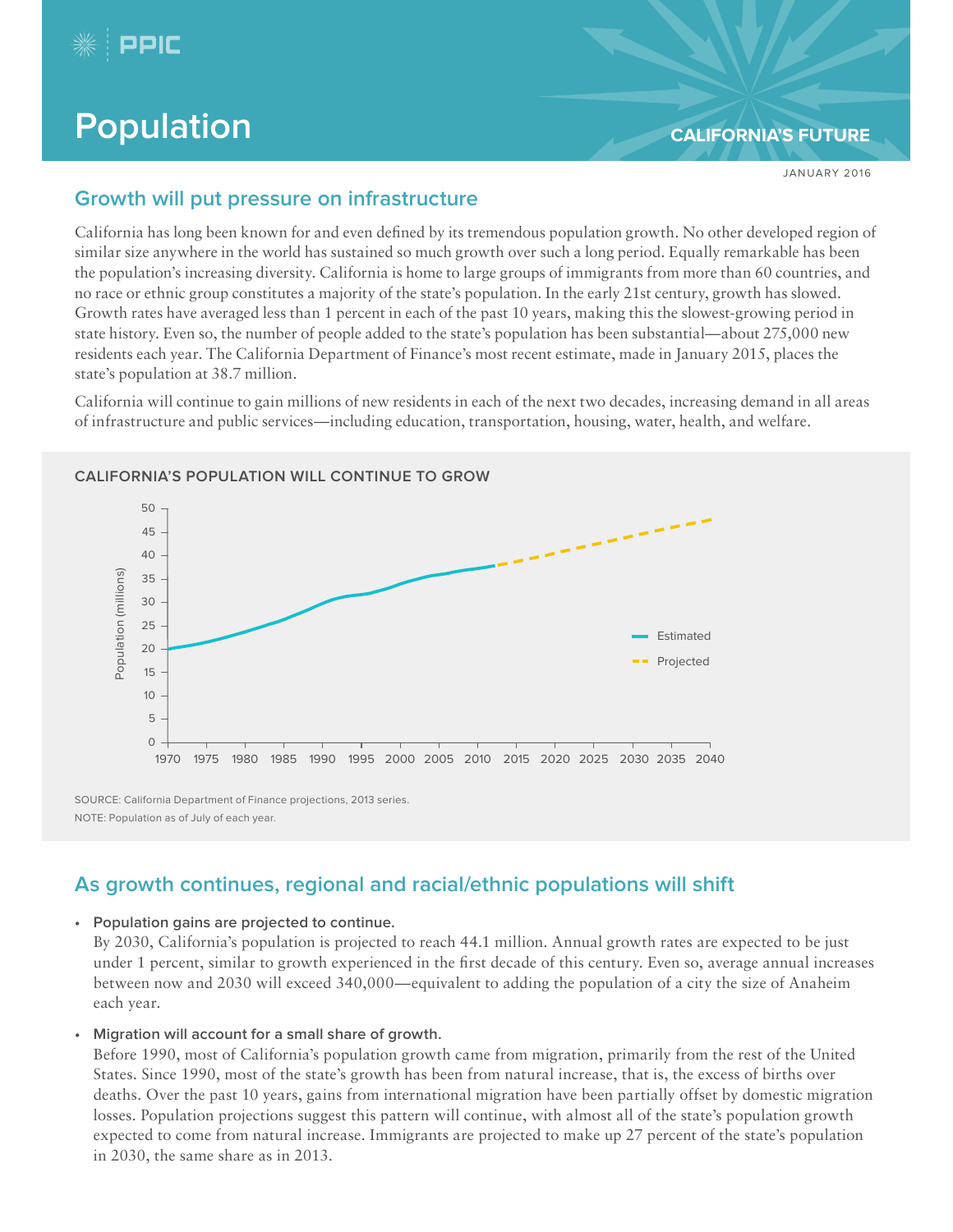#### **INLAND AREAS WILL EXPERIENCE FASTER POPULATION GROWTH**



#### **• Inland areas will grow at higher rates.**

The inland areas of California have experienced faster growth rates than the coastal areas for many decades, but coastal counties are still home to most of the state's population. That pattern is projected to continue, with the Inland Empire, the Sacramento region, and the San Joaquin Valley projected to grow faster than other areas of the state.

**• Latinos have surpassed whites as the state's largest ethnic group.**

No ethnic group represents a majority of California's population. In 2014, Latinos surpassed non-Hispanic whites to become the state's largest ethnic group. By 2030, 43 percent of the state's population will be Latino and 34 percent will be white. Latinos already make up 52 percent of children age 17 and younger.

**• In the past 10 years, immigration from Latin America has slowed while immigration from Asia has increased.** 

Since 2006, Asia has replaced Latin America as the leading source of new immigrants. In 2013, more than twice as many immigrants arrived from Asia as from Latin America, and China replaced Mexico as the leading country of origin. For many decades before 2006, the majority of immigrants arriving in California were from Latin America.



### **LATINOS HAVE BECOME CALIFORNIA'S LARGEST ETHNIC GROUP**

SOURCES: 1980 Census; Annual Estimates of the Resident Population by Sex, Race, and Hispanic Origin for the United States, States, and Counties: April 1, 2010 to July 1, 2014; and California Department of Finance projections.

#### **• Immigrants from Asia tend to be highly educated.**

More than half of newly arrived immigrants from Asia ages 25 to 64 have at least a bachelor's degree, compared with only one-third of Californians born in the US. Immigrants from India are perhaps the best-educated population group in California, with three-fourths having earned at least a bachelor's degree.

#### **• Some 75 percent of California immigrants are legal residents of the United States.**

The vast majority of immigrants in California have visas or are naturalized. Naturalization rates are at the highest levels in more than 30 years, with 49 percent of the state's immigrants becoming citizens.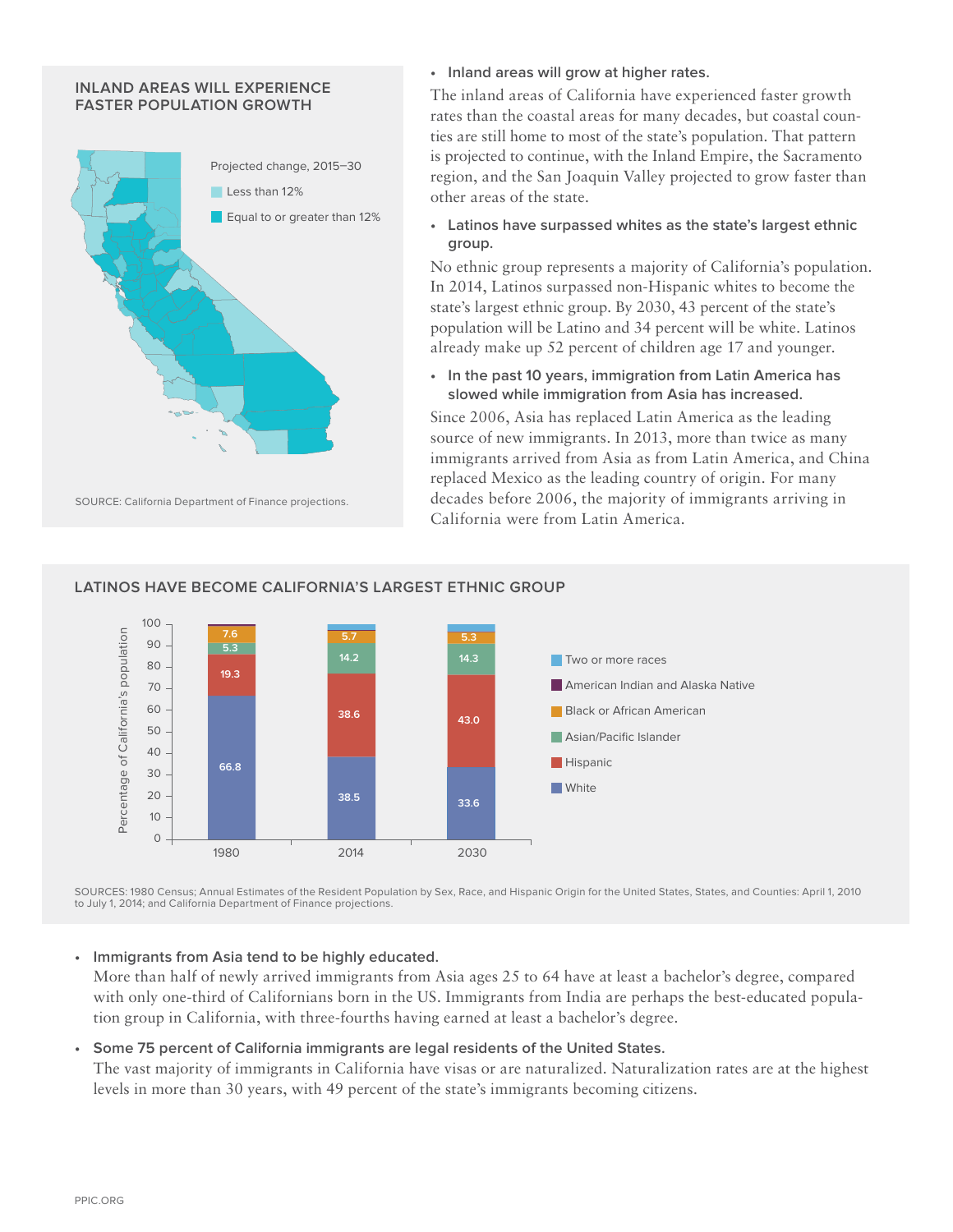#### **ASIA HAS SURPASSED LATIN AMERICA AS THE LEADING SOURCE OF NEW IMMIGRANTS**



# **California's population is aging**

**• Large numbers of Californians are reaching retirement age.**

In 2014, 12.9 percent of Californians were age 65 and older, compared with only 9 percent in 1970. By 2030, that share will grow to 19 percent. The total number of adults age 65 and older is projected to grow from 5 million in 2014 to 8.6 million in 2030.

**• By 2030, no ethnic group will compose a majority of the senior population.** 

The number of seniors in every major racial/ethnic group will increase by 2030. Whites will remain the largest group and are projected to grow by 45 percent (1,321,000 people) between 2014 and 2030. However, the fastest rates of growth will occur among nonwhite populations, especially Latinos (140%, or 1,324,000 people) and Asians (91%, or 672,000 people). The African American senior population will increase by 81 percent, or 210,000 people.

**• The number of children will increase very slowly.**

From the 2013–14 to the 2023–24 school year, the number of children in public schools is projected to remain virtually unchanged, according to the California Department of Finance. This is a consequence of slight declines in birth rates and small increases in the number of women of childbirth age, 15 to 44. By contrast, in the 1990s, the number of school-age children grew more than 20 percent.

# **Looking ahead**

The state's growing, changing population will put pressure on infrastructure and public services. There are several key areas to watch.

**Health and human services.** Meeting the needs of a large, fast-growing senior population will pose challenges. For example, although Medi-Cal enrolls a far larger share of children, senior adults account for a much higher share of expenditures. Annual costs per enrollee are at least five times higher for adults older than 50 than for children. Finding alternatives to nursing-home care, which is especially expensive, will be critical.

**Housing.** California's largest population group is young adults in their 20s. Between 2015 and 2030, these young adults will become middle aged, 35 to 44 years old. These are the ages at which adults typically get married, start families, and establish their own households. As a result, housing demand will rise.

**Schools.** The slow growth in the number of school-age children is likely to lead to further increases in per student aid as the state budget grows. Demand for higher education should remain strong as improvements in graduation rates boost the number of students graduating from high school and a greater share of students complete a college preparatory curriculum.